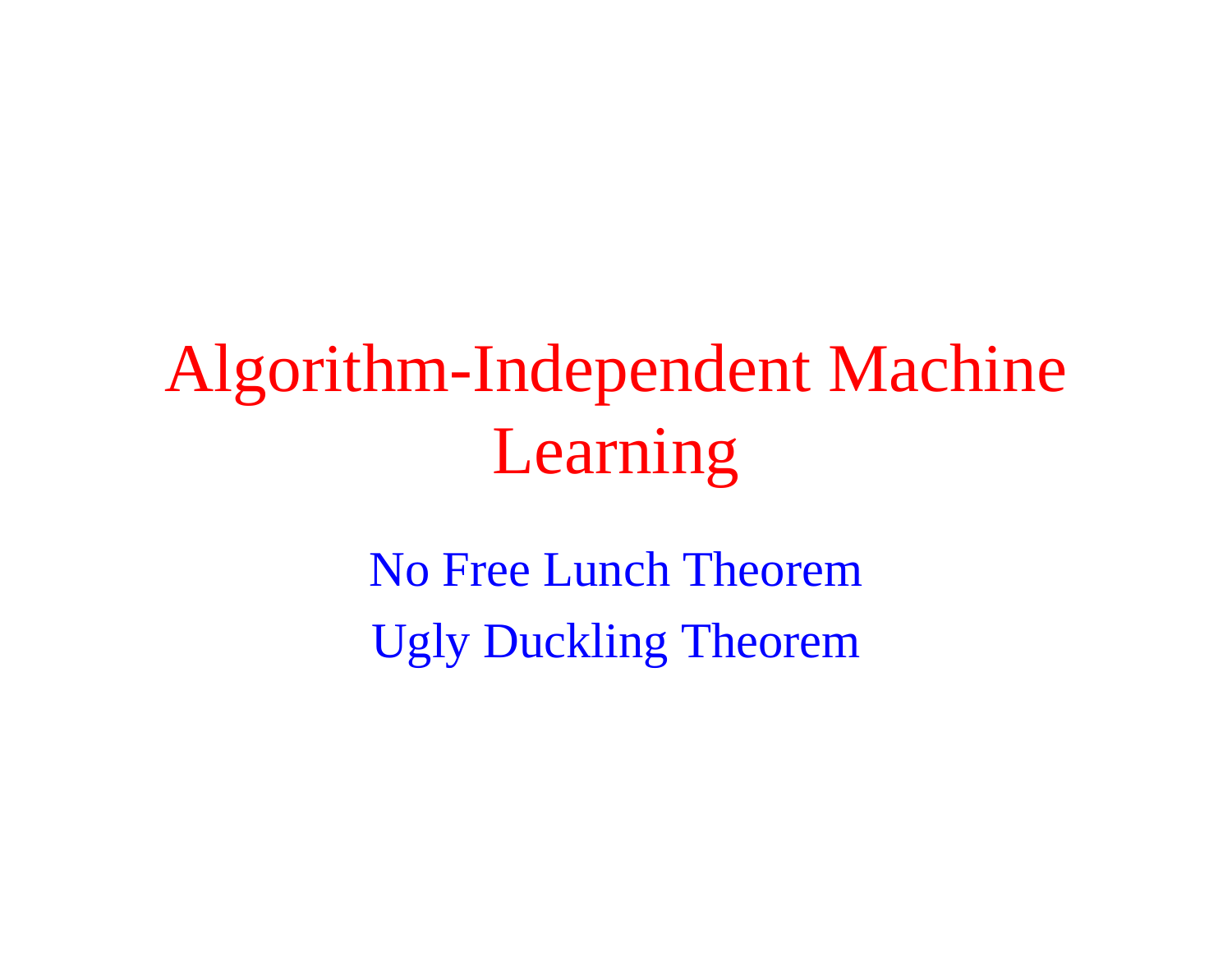## Algorithm-Independent

- Mathematical Foundations that do not depend upon any particular classifier or learning algorithm used
- Techniques used in conjunction with different learning algorithms or provide guidelines in their use
	- E.g., cross-validation and resampling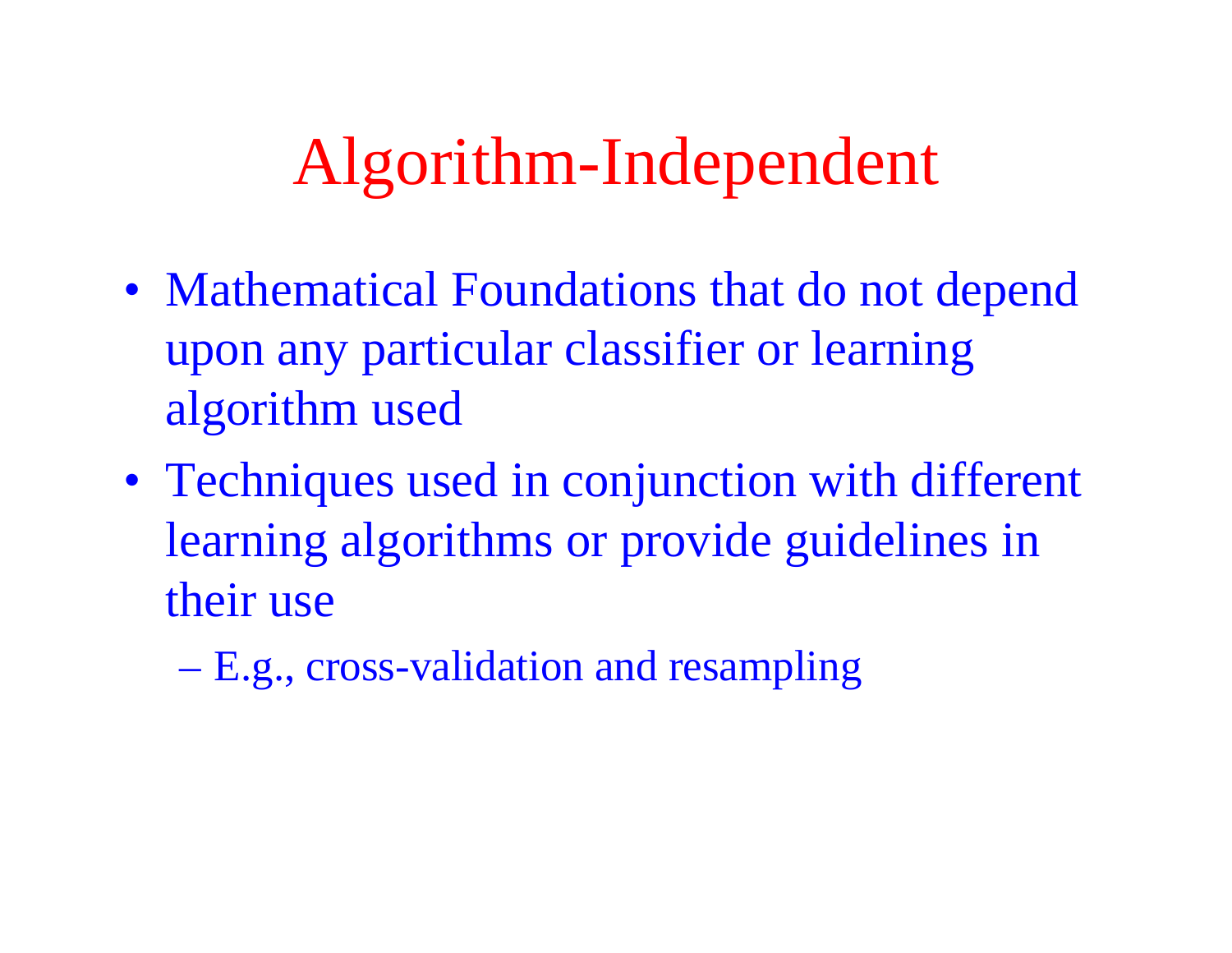## No Free Lunch Theorem

- Lack of inherent superiority of any classifier
- If we make no prior assumption about the nature of the classification task, is any classification method superior overall?
- Is any algorithm overall superior to random guessing?
- Answer is No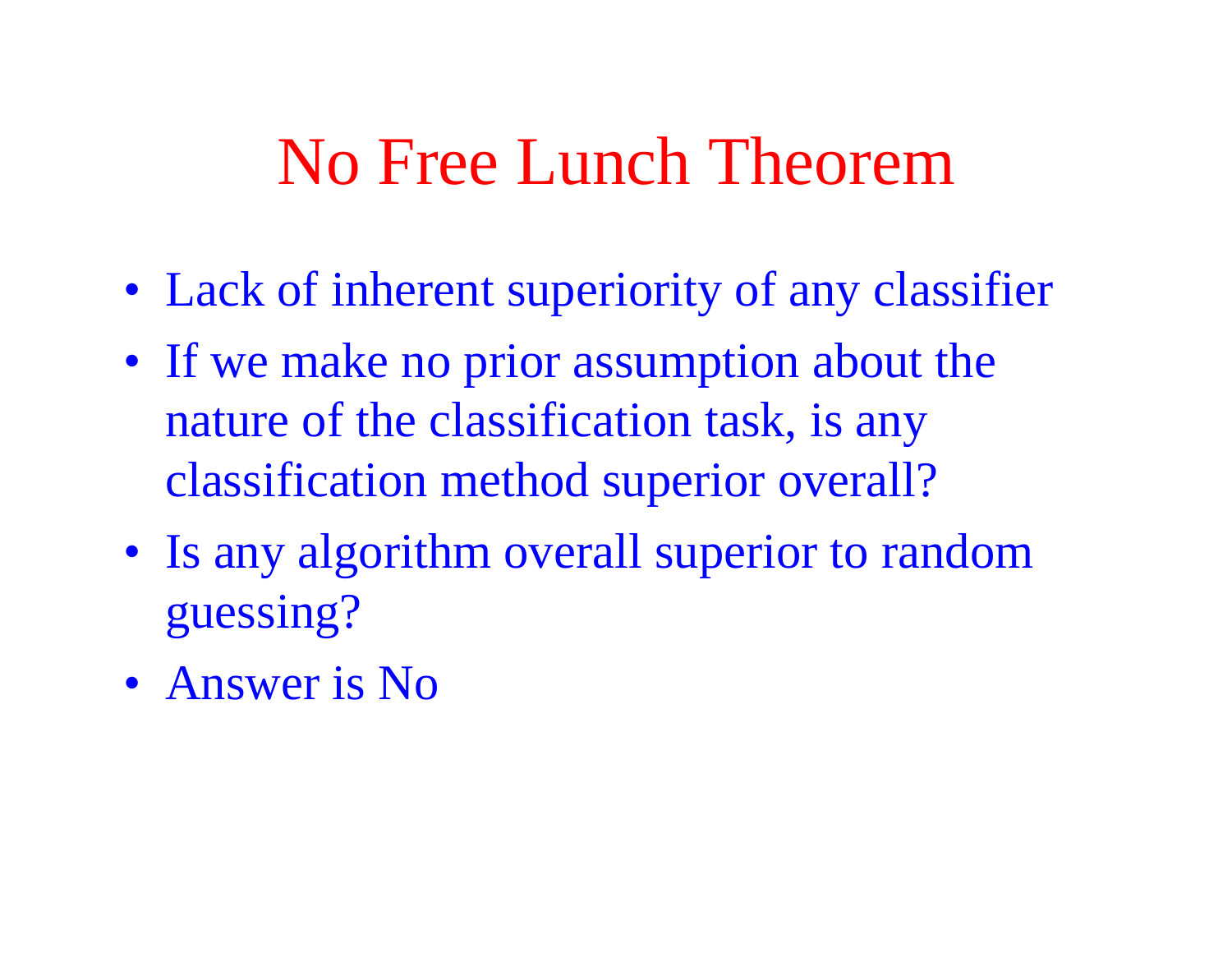## No Free Lunch for Binary Data

|                  | $\mathbf{X}$ | F            | h1          | h2          |
|------------------|--------------|--------------|-------------|-------------|
|                  | 000          | $\mathbf{1}$ | $\mathbf 1$ |             |
| $\boldsymbol{D}$ | 001          | $-1$         | $-1$        | $-1$        |
|                  | 010          | $\mathbf 1$  | $\mathbf 1$ | $\mathbf 1$ |
|                  | 011          | $-1$         | 1           | $-1$        |
|                  | 100          | $\mathbf 1$  | 1           | $-1$        |
|                  | 101          | $-1$         | 1           | $-1$        |
|                  | 110          | $\mathbf 1$  | 1           | $-1$        |
|                  | 111          | 1            |             |             |

h1: other than training data always assigns to class1

h2: other than training always assigns to class2

> Off-training set errors: E1=0.4, E2=0.6 or h1 superior to h2

Averaged over all target functions there is nodifference in off-training set errors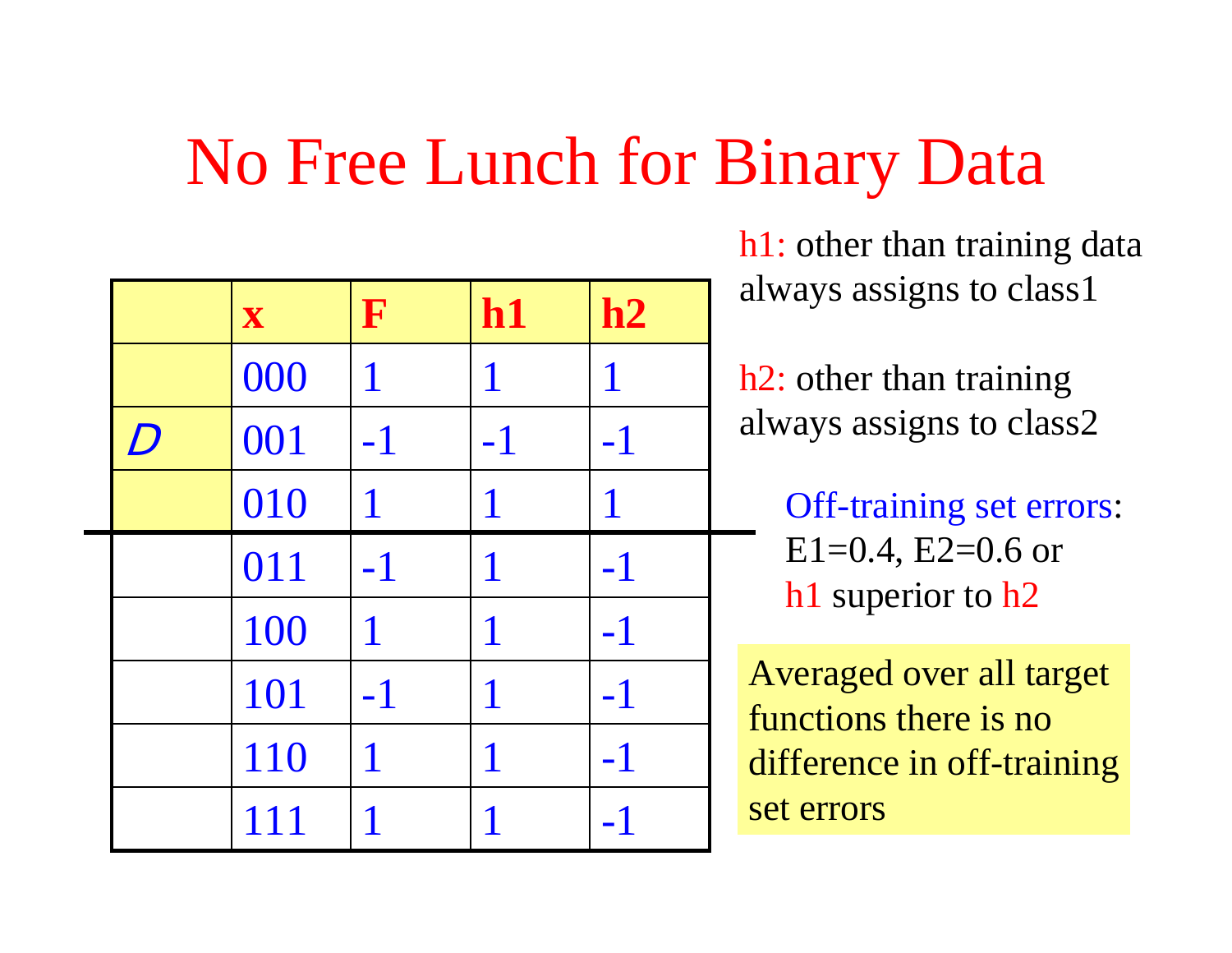## No Free Lunch Theorem



+ means higher than average generalization accuracy -Means lower than average generalization accuracy -0 means average generalization accuracy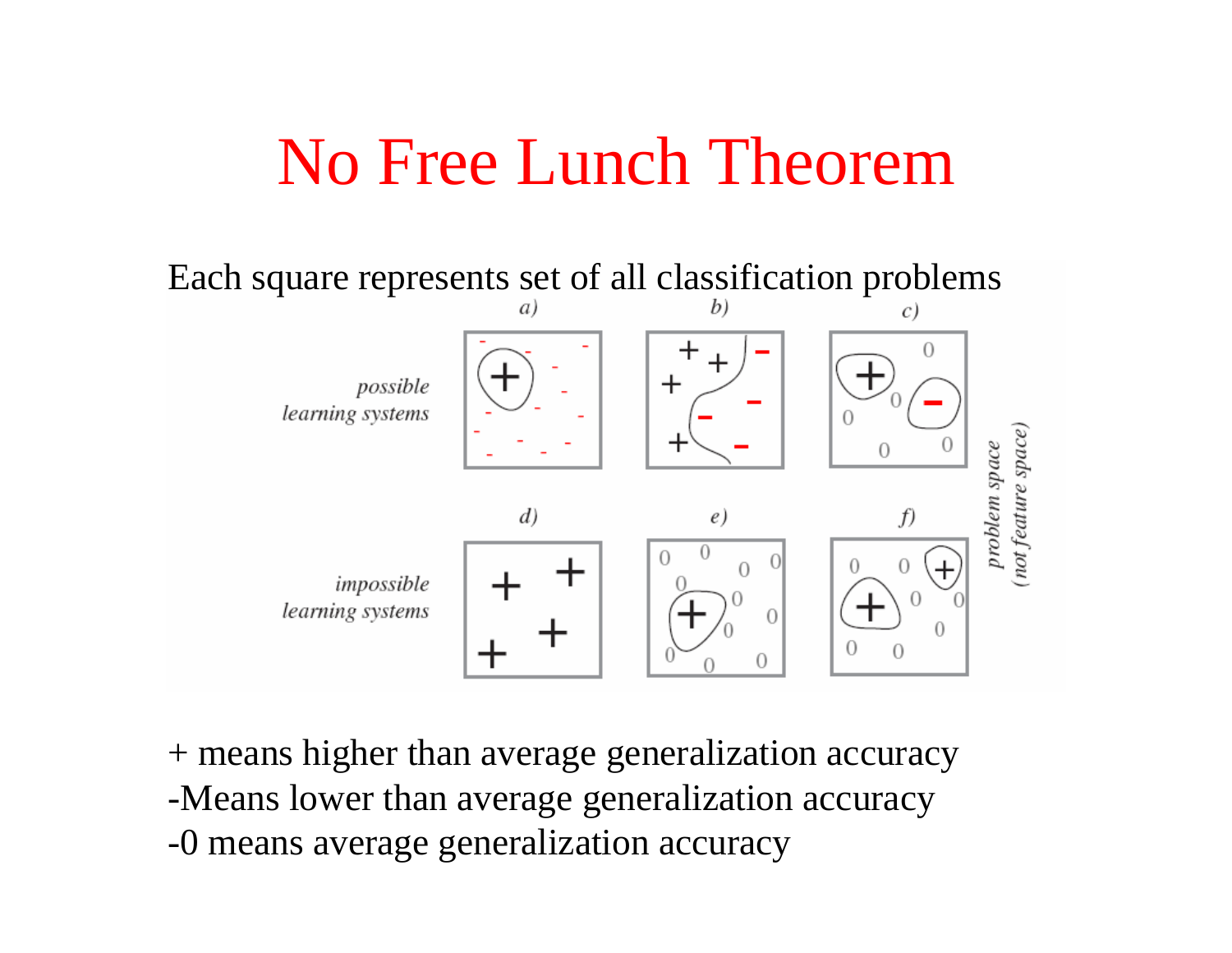## No Free Lunch Theorem

- Learning algorithm 1 is better than learning algorithm 2 are ultimately statements about the relevant target functions
- Experience with a broad range of techniques is the best insurance for solving arbitrary new classification problems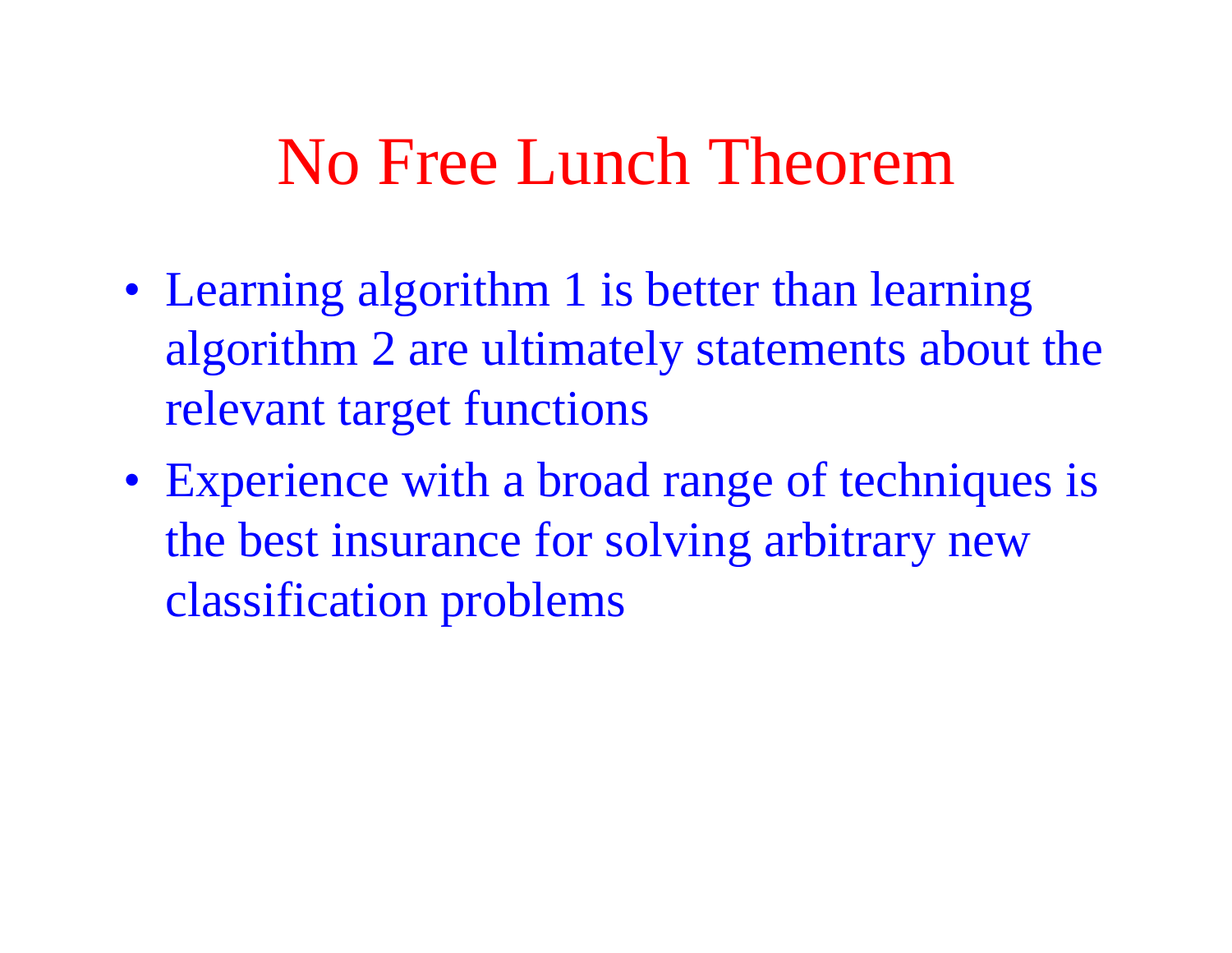# Ugly Duckling Theorem

- No-Free Lunch addresses learning or classification
- In the absence of assumptions there is no "best" feature representation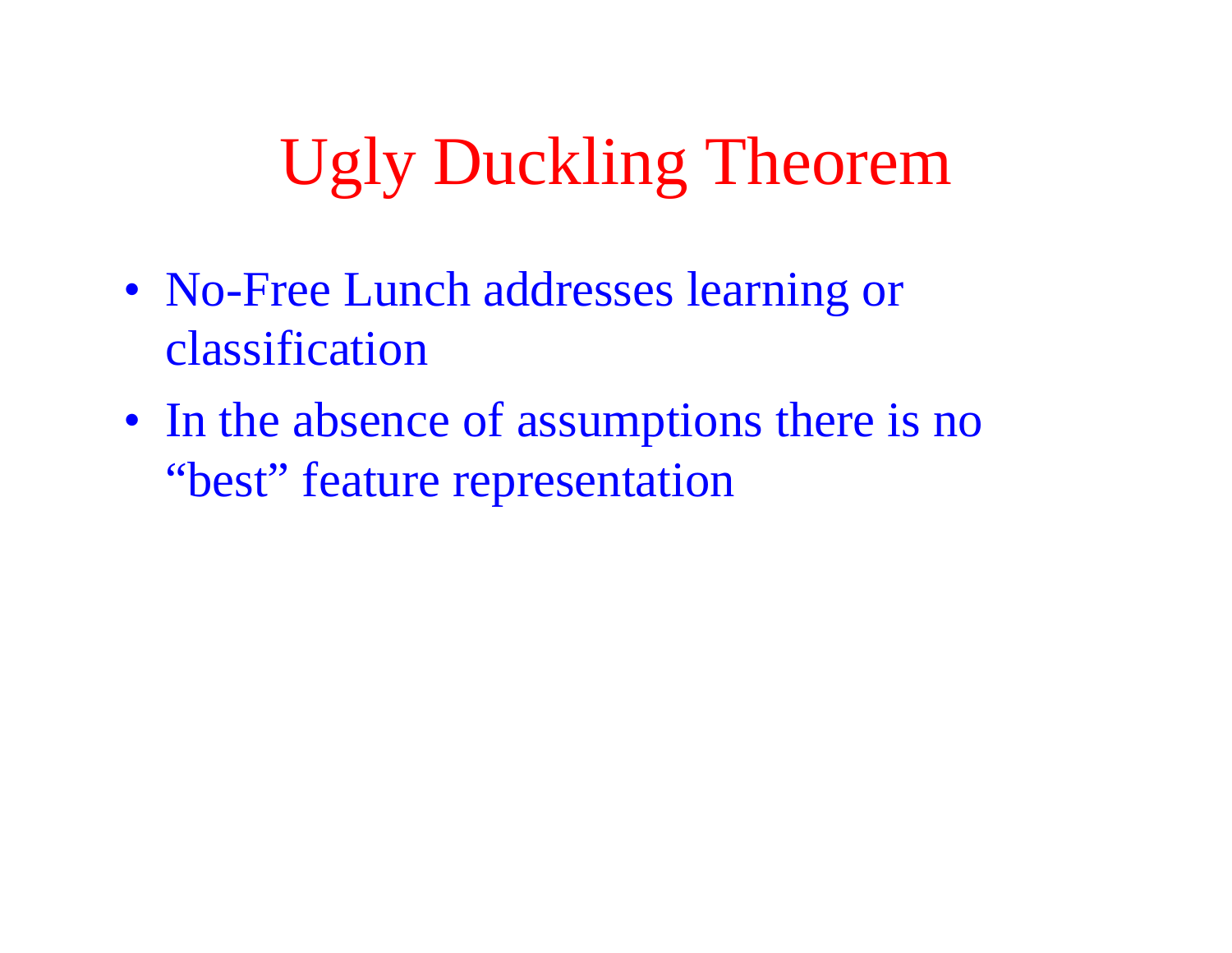#### Patterns represented by Venn diagrams

Binary features *f*i



Venn diagrams represent biological constraints associated with real people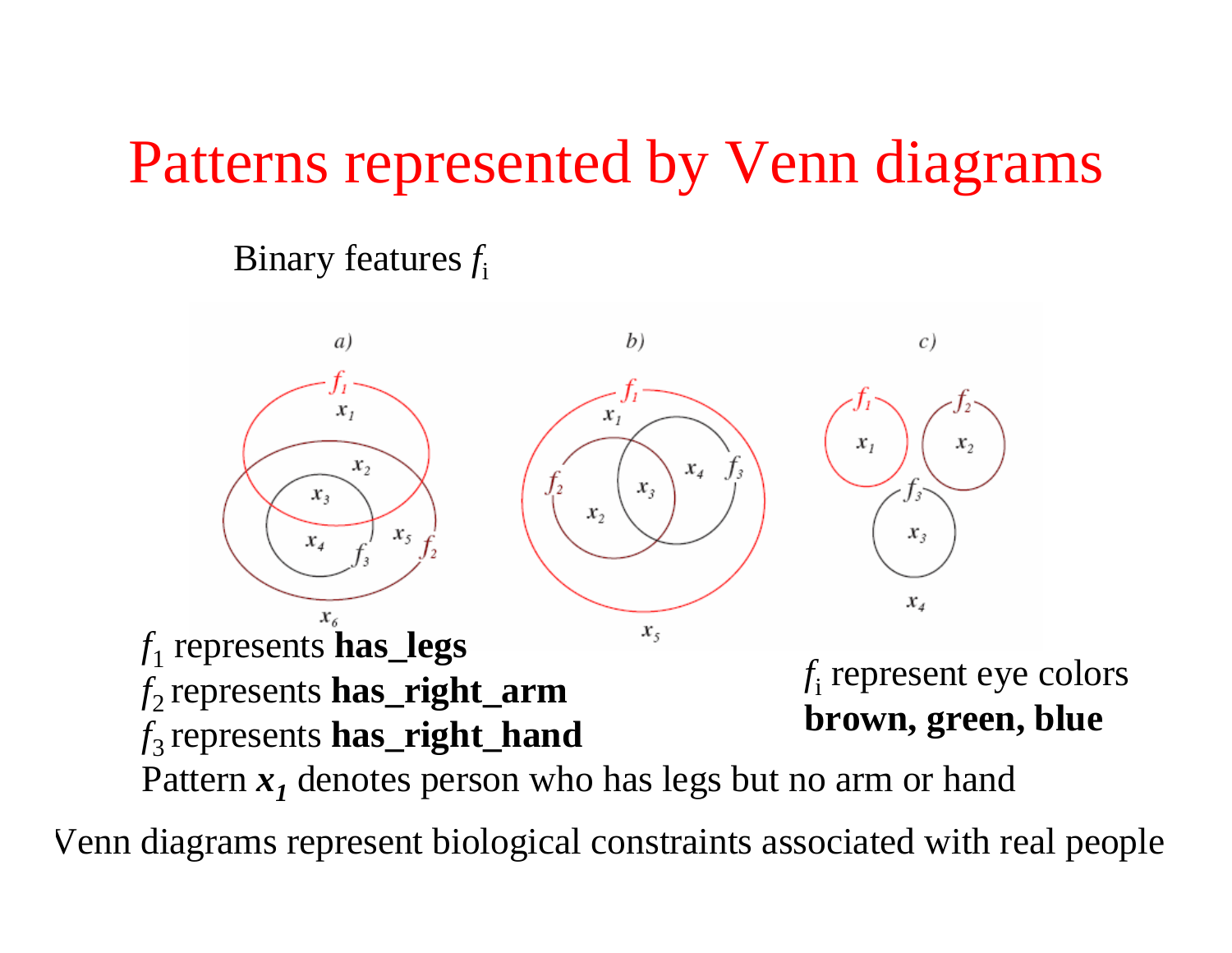#### Most general Venn diagram with 2 features



For every configuration of  $f_1$  and  $f_2$  there is a pattern

Assuming each  $x_i$  is treated as binary-valued Predicates:  $x_1$ *,*  $x_1ORx_2$ *,*  $x_1ORx_2ORx_4$ There are  $2^{2^{**}n}$  predicates of n binary features, or 16 above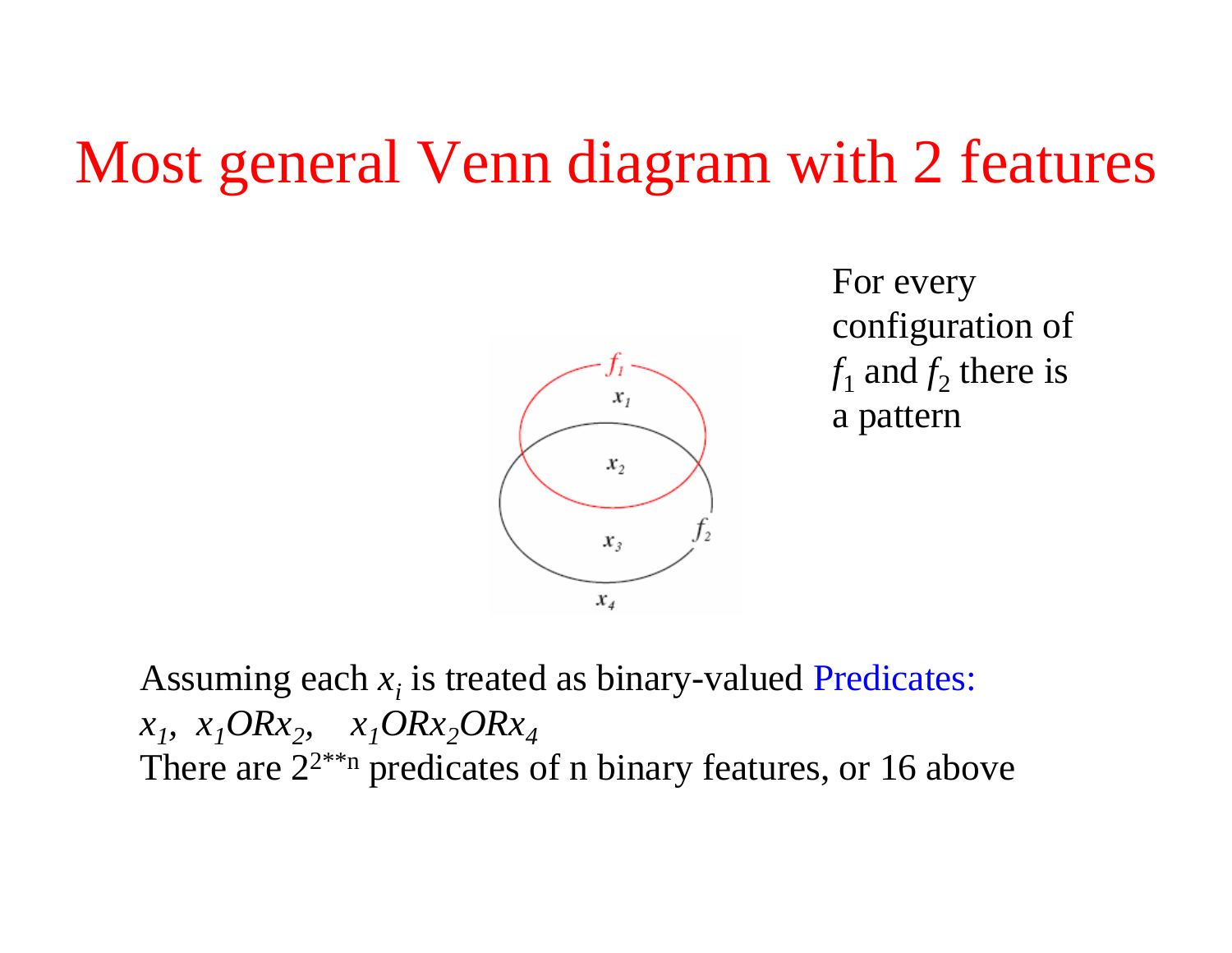#### Predicates of 2 binary features 4 Predicates of rank 1: x1, x2,x3,x4

| f1        | f2 | $X1 = f1AND$<br>NOTf2 | $X2 = f1$ and $f2$ | $X3=F2$ AND<br>NOT <sub>f1</sub> | $X4 = NOT(f10$<br>Rf2) |
|-----------|----|-----------------------|--------------------|----------------------------------|------------------------|
| l ()      |    |                       |                    |                                  |                        |
| $\mid$ () |    |                       |                    |                                  |                        |
|           |    |                       |                    |                                  |                        |
|           |    |                       |                    |                                  |                        |

Predicates of Rank 1 are the patterns themselves x1, x2, x3, x4

6 Predicates of rank 2: x1ORx2, x1ORx3, x1ORx4, x2ORx3, x2ORx4, x3ORx4

4 Predicates of rank 3: x1ORx2ORx3, x1ORx2ORx4, x1ORx3ORx4, x2ORx3ORx4,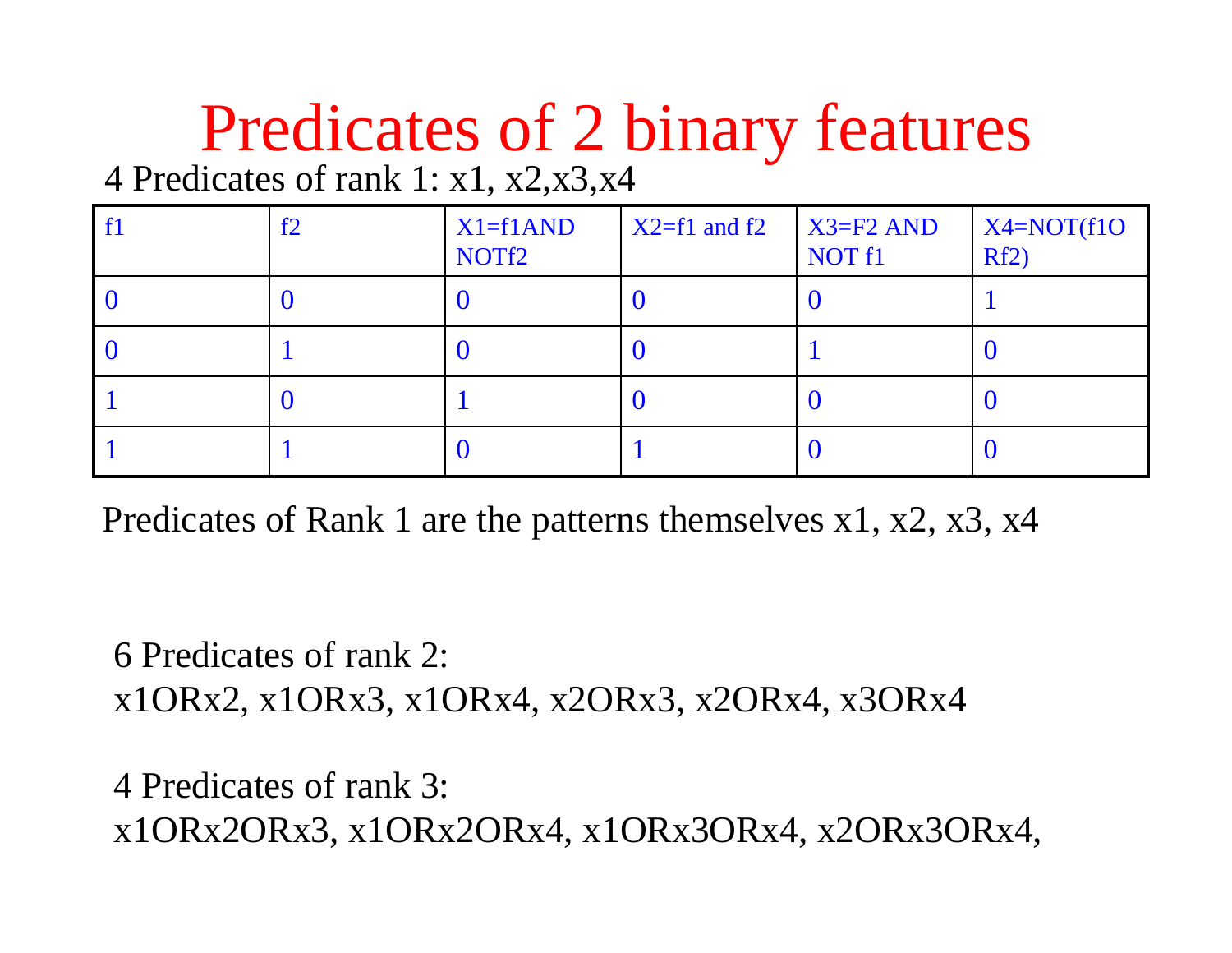## Patterns sharing predicates

- Considering an arbitrary pair of patterns  $x_i$  and  $x_i$
- There are no predicates of rank 1 shared by two patterns
- One predicate,  $x_i$  of rank 2: *x <sup>i</sup>*OR*xj*
- Two predicates of rank *3*
- Total number of predicates shared by two patterns is  $2^{d-2}$  where  $d = 4$  in this example
- This is a constant